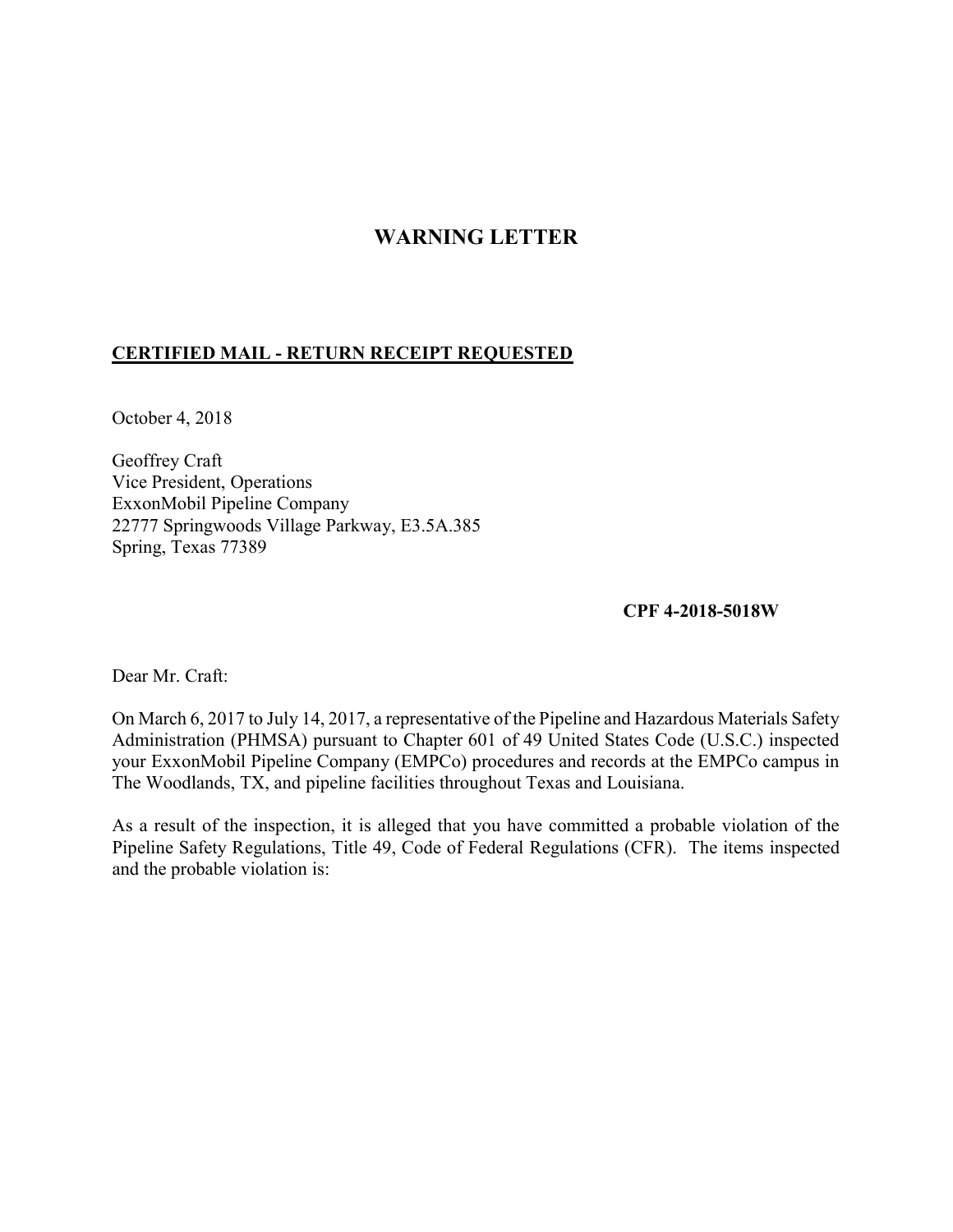$\mathbf{1}$ . § 195.402 Procedural manual for operations, maintenance, and emergencies.

 manual of written procedures for conducting normal operations and maintenance activities and handling abnormal operations and emergencies. This manual shall be reviewed at intervals not exceeding 15 months, but at least once each calendar year, and appropriate changes made as necessary to insure that the manual is effective. This manual shall be prepared before initial operations of a pipeline system commence, and appropriate parts shall be kept at locations where operations and maintenance activities are conducted. (a) General. Each operator shall prepare and follow for each pipeline system a

§ 195.420 Valve Maintenance.

 (a) Each operator shall maintain each valve that is necessary for the safe operation of its pipeline systems in good working order at all times.

 EMPCo failed to follow their written maintenance procedure, PL731A DOT Mainline Valve Inspection and Maintenance. The procedure states, "A full valve closure of 100% is recommended, but is not required to meet DOT requirements, however the valve MUST be operated a minimum of 15%" for motor operated and manual operated valves. EMPCo did not partially operate each valve as required by their written procedure.

During the valve maintenance records inspection of EMPCo facilities in the states of Texas, and Louisiana, EMPCo provided records documenting DOT/Mainline valve inspections. The records showed the inspections for the years between 2014 and 2017, indicate they failed to perform the partial operation of four valves during the valve inspections.

| Valve            | Date of Inspection | Percentage Operated |
|------------------|--------------------|---------------------|
| VLV 17510-6093   | July 28, 2015      | $0\%$               |
|                  | January 28, 2016   | $0\%$               |
| MOV-C917328-8579 | March 31, 2017     | $0\%$               |
| ESDV-17105-2338  | March 19, 2014     | $0\%$               |
|                  | September 26, 2014 | $0\%$               |
|                  | March 13, 2015     | $0\%$               |
|                  | October 1, 2015    | $0\%$               |
|                  | March 4, 2016      | $0\%$               |
|                  | September 2, 2016  | $0\%$               |
| ESDV-17109-2333  | March 19, 2014     | $0\%$               |
|                  | March 13, 2015     | $0\%$               |
|                  | October 2, 2015    | $0\%$               |
|                  | March 4, 2016      | 0%                  |